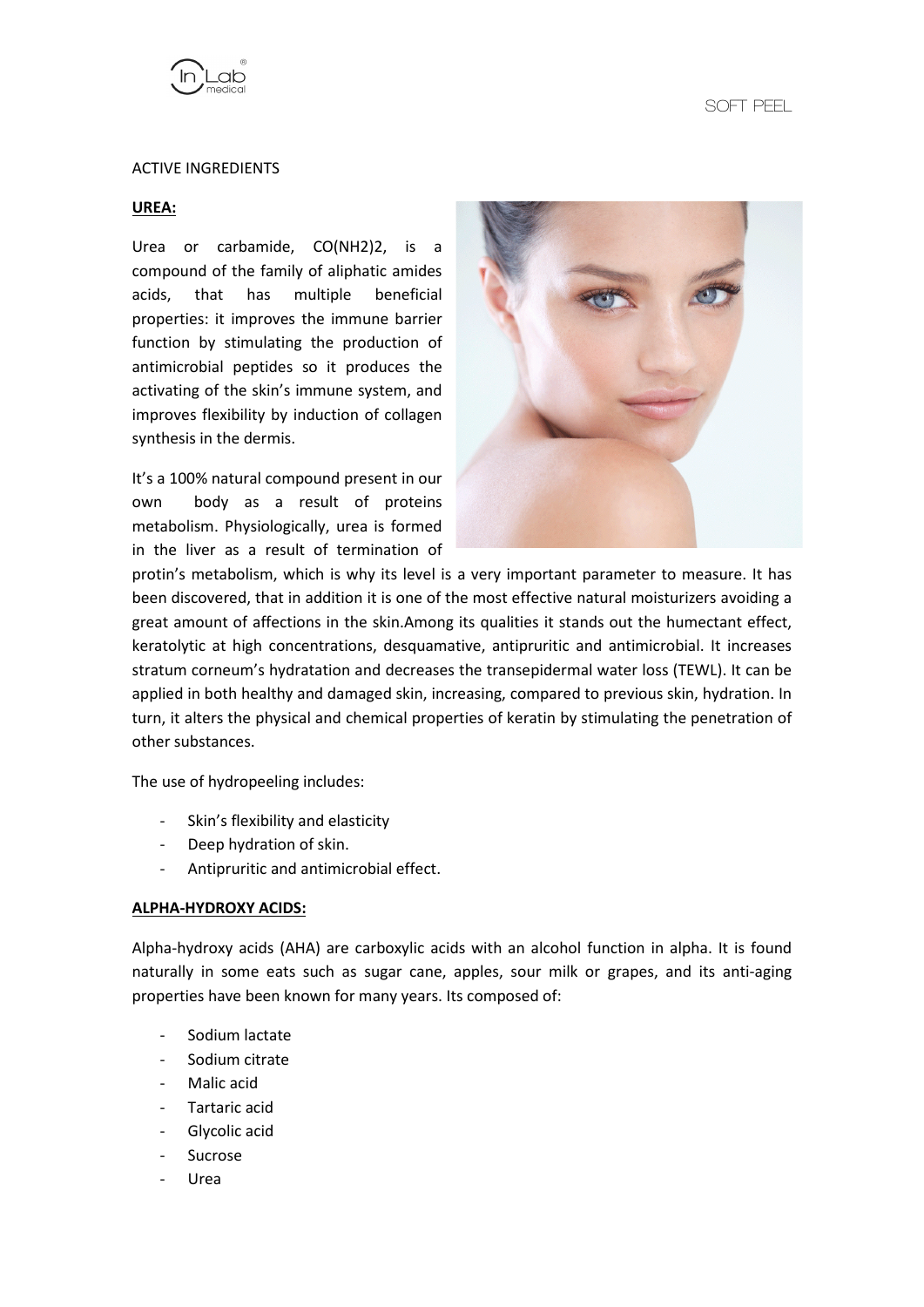## **SOFT PEEL**<br>SOFT PEEL

AHAs exfoliate the dead cells by hydrating and improving the skin tone at same time, because it increases the water retention capacity. In turn, the also promote the collagen and hyaluronic acid synthesis, so it has a synergistic effect with water retention. In addition, the ability of natural hydration factors to fix water is partially linked to its AHA content.

Intercelular junction is constituted by glycosaminoglycans. These can capture large amount of water, but as they become superficial, there is less structures that can take place in skin peeling. Water is the universal lubricants and it's responsible of giving it elasticity.

This is the AHA's place, because its reduces the cohesion between coneocytes, that's difference of keratolytic agents, and favor hydration of corneum stratum, due to the presence of hydroxyl groups in their molecule, and improve its flexibility. In low concentration, it reduces the cohesion of corneocytes, but in high it penetrates to deepest part of epidermis, having a less specific effect. That's why it's attributed the property of being skin's protector. That's why its atributed the property of being skin barrier protector, because ir prevents transdermal water loss.

This corneocidal cohesion decrease cause a normalization of keratinization process and an increase in viable epidemis, which translates into a transitory exfoliation.

At dermal level, it induces the glycosaminoglycans and collagen fibers synthesis.

Therefore, daily use of alpha hydroxy acids, provides multiple benefits through its exfoliating, moisturizing, comedolytic effects and the preservation of cutaneous barrier. Therefore, it has the following properties: - Improves the epicutaneous softness and comfort. - Activation of the exfoliation, that renewing the superficial layers of the epidermis. - Reinforcement of the epidermal barrier due to increased acidity of the skin. - Improve the skin tone.

In our alpha-hydroxy acids complex are the following actives:

**Citric acid:** it's found in citrus fruits such as orange and lemon. when you applied directly, it acts like a AHA, rather than as a pH regulator, exfoliating cells and improving the cells complexion.

Glycolic acid: it's the smallest AHA and its extracted from sugar cane. It has a strong keratolytic action, being able to eliminate skin spots, and it concentration could be 4 to 70%, depending on whether it is for personal



care at home or by doctor. It has a high moisturizing power in addition to stimulating the collagen production that provoques a better appearance of wrinkles and the skin stay firm. It's alpha-hydroxy acid most used in photo-aging. It has a problem, and with the passage of time it is necessary to increase the dose of glycolic so that the skin continues to obtain the same result, but in this complex of alpha-hydroxy acids, the union of several causes its activity to increase.